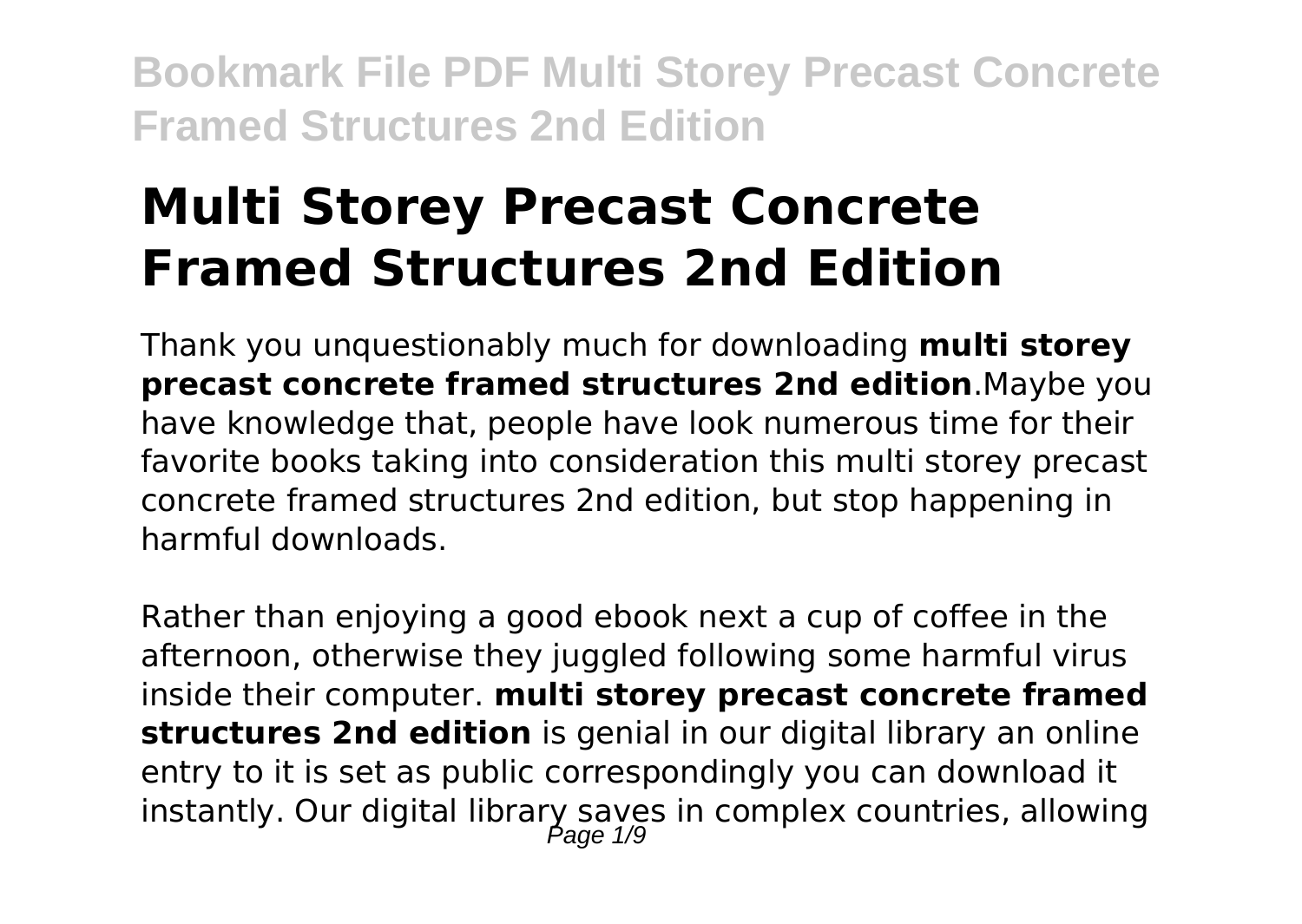you to get the most less latency period to download any of our books subsequent to this one. Merely said, the multi storey precast concrete framed structures 2nd edition is universally compatible like any devices to read.

is one of the publishing industry's leading distributors, providing a comprehensive and impressively high-quality range of fulfilment and print services, online book reading and download.

#### **Multi Storey Precast Concrete Framed**

Typical floor depths for multi storey buildings Flooring system Target floor depth (mm) Composite beam construction: 800 – 1,200 Cellular beams (with service integration) 800 – 1,100 Downstand beams with precast concrete floor slabs: 1,200 – 1,450 Shallow floor or integrated beams: 600 – 800

### **Concept design - SteelConstruction.info**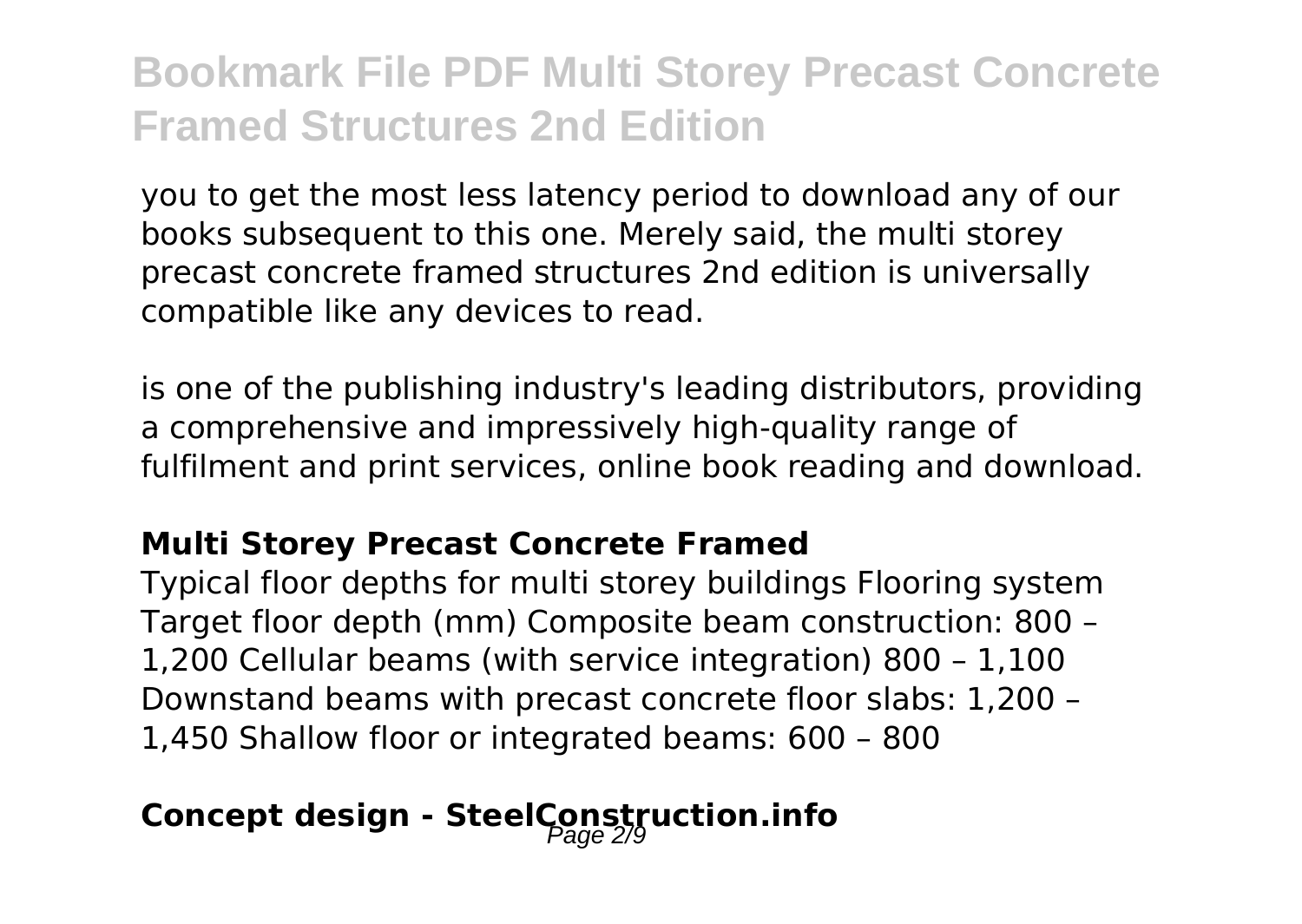Hollowcore precast concrete composite floor with concrete topping: 121 - 170 Fire protection: Factory applied intumescent (60 minutes resistance) 21 - 30 Factory applied intumescent (90 minutes resistance) 25 - 41 Portal frames: Large span single storey building with low eaves (6 - 8 m) 105 - 138 Large span single storey building with high ...

#### **Engineering students' guide to multi-storey buildings**

• 20 000 m² multi-storey luxury hotel in Bilbao: 11 above-ground storeys of 13 000 m² floor area: and 4 below ground floors of 7 000 m² floor area. • 211 rooms: one presidential suite, 20 suites and 190 double rooms. • 1 100 tonnes of structural steelwork were used in the form of I and H sections, tubes and plates.

#### **Conceptual design and design examples for multi-storey buildings - Europa**

Various prefabricated beam sections are available to be used in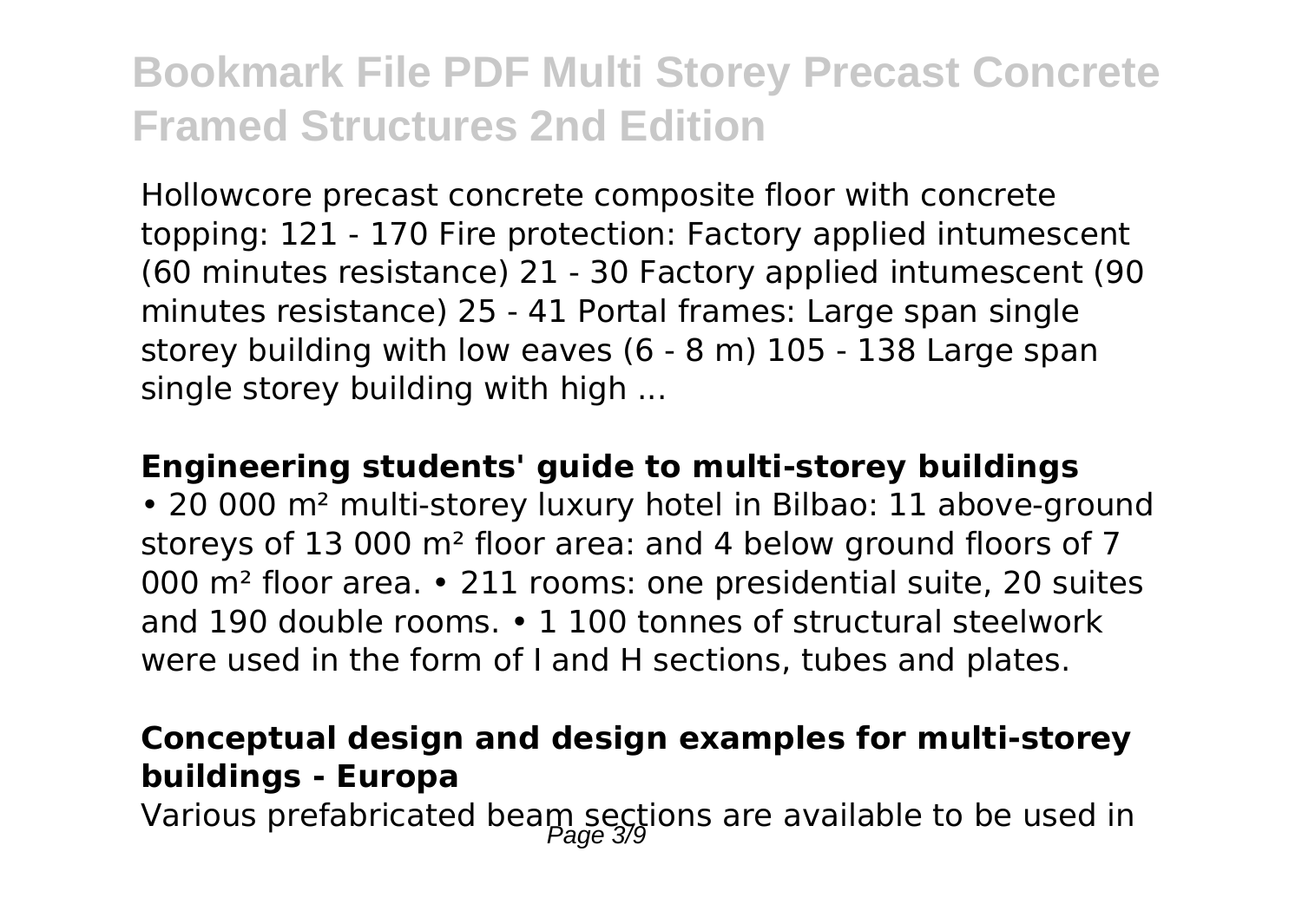the construction multi storey steel frame structure. Beams commonly transfer loads from floors and roof to the columns. ... Slimflor beams with precast concrete units, Long-span composite beams and slabs with metal decking, Composite beams with precast concrete units and Non ...

#### **Construction of Steel Structure Foundations, Columns, Beams, Floors**

Most modern multi-storey buildings are constructed with structural frames and non-load bearing walls. ... and nearly all wood framed buildings are constructed with load bearing walls of the platform frame or ballon frame types. ... and for concrete block walls, common thicknesses are 200mm(8"), 150mm(6") and 100mm(4").

### **Types of Walls - Understand Building Construction**

Emporis Standards defines a high-rise as "A multi-story structure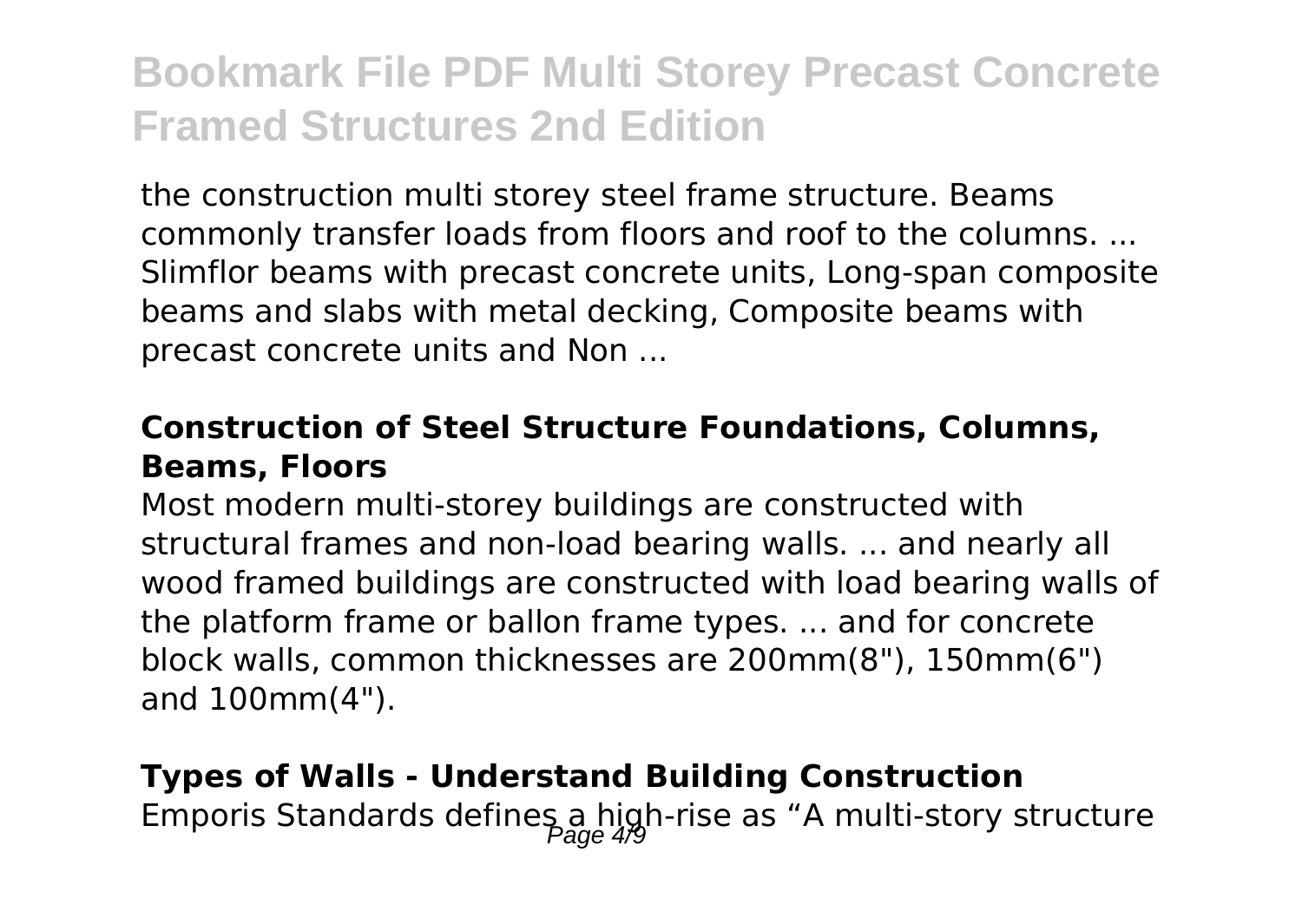between 35–100 meters tall, or a building of unknown height from 12–39 floors." ... Steel-Framed Reinforced Concrete ... expansion means they can accommodate more residential / commercial space per square meter of ground floor than single storey buildings which take up ...

#### **High rise building – An Analysis of development, types and importance**

Enter the email address you signed up with and we'll email you a reset link.

### **FULL HAND CALCULATION, ANALYSIS AND DESIGN OF MULTI STORY BUILDING**

Bridges, wall panels, multi-storey prefabricated buildings. 8. Bubble Deck Slab: Bubble deck slabs are hollow slabs where the concrete in the tension zone is replaced by recycled high-density polyethylene or HDPE plastic balls. Bubble deck slabs use the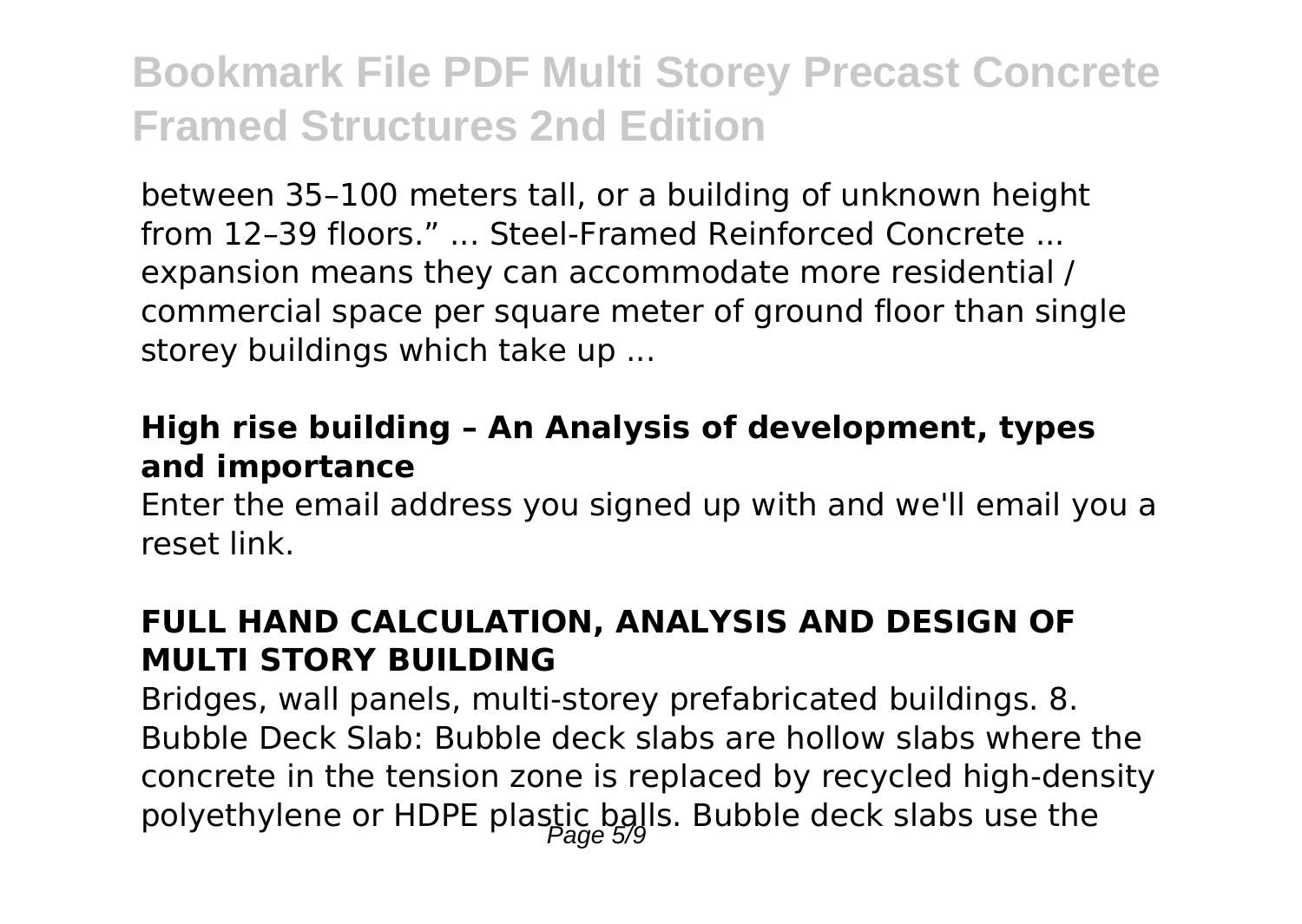same principle of the hollow core slab.

### **20 Types Of Slabs Used In Construction - Concrete Slab ... - DAILY CIVIL**

Welcome to The Buildoffsite Property Assurance scheme (BOPAS) The Buildoffsite Property Assurance Scheme (BOPAS) is a risk based evaluation which demonstrates to funders, lenders, valuers and purchasers that homes built from non-traditional methods and materials will stand the test of time for at least 60 years.

#### **Buildoffsite Property Assurance Scheme - BOPAS**

DLT were the sub-contractors for the erection of the three steel deck units forming the main 108m span of this multi-span box girder bridge. Two 2.5m long concrete / steel transition pieces, each weighing 100 tonnes, were erected first. This was followed by the erection of the main  $103m$  long steel centre section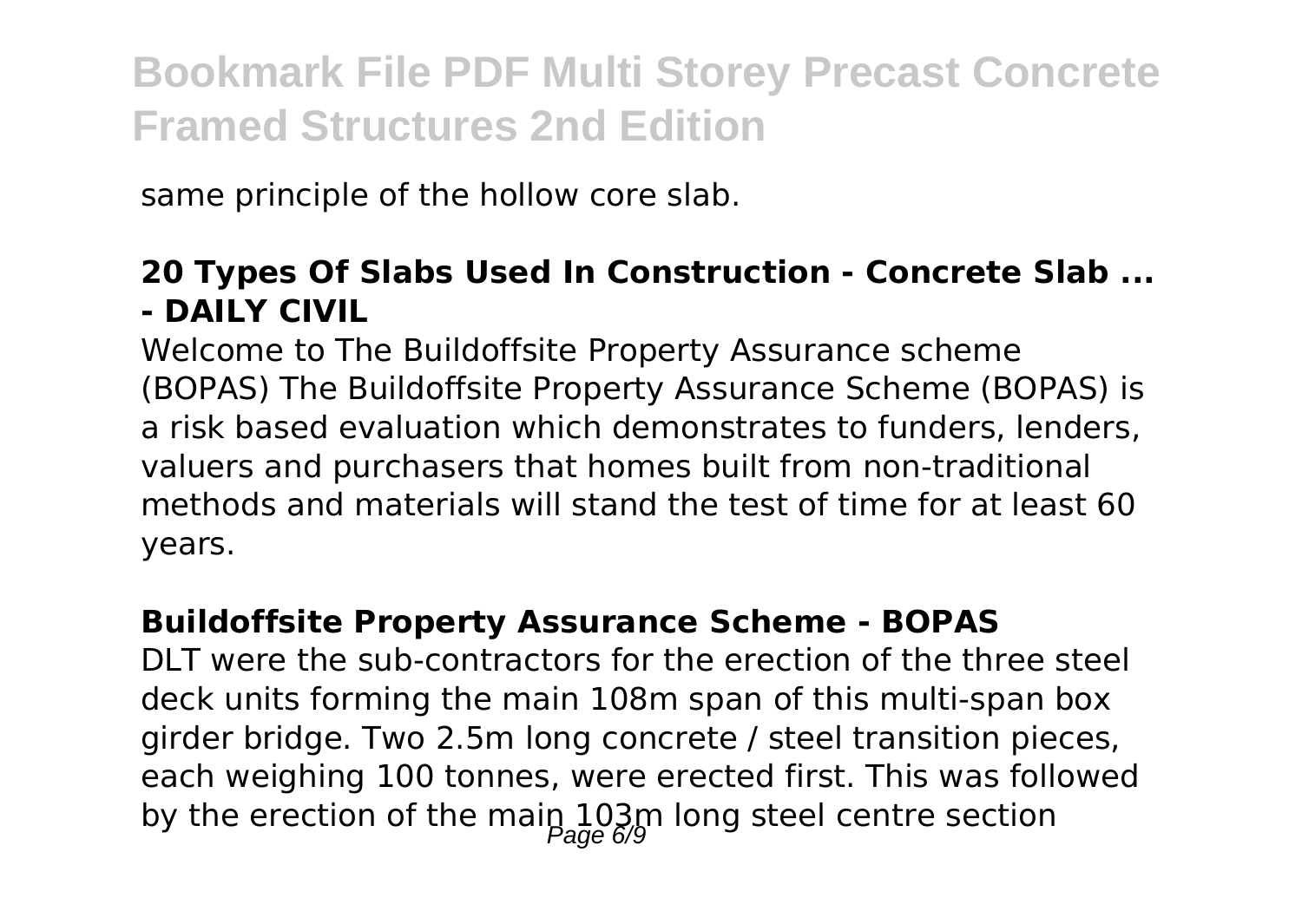weighing 1325te.

### **DLT Engineering home page**

A report of my final year project that I did for my BSc in Civil **Engineering** 

### **Final Year Project Report - Design of a Steel Framed Building**

The precast concrete wing walls add a veil of privacy between the interior and exterior life of this voluminous home. The exterior finishes focus on a natural material palette of steel, concrete and timber. ... two storey terrace homes arranged to create village type pedestrian streets. ... framed by the multi textural entrance of formed

### **AW Architects**

Glued laminated timber, also abbreviated glulam, is a type of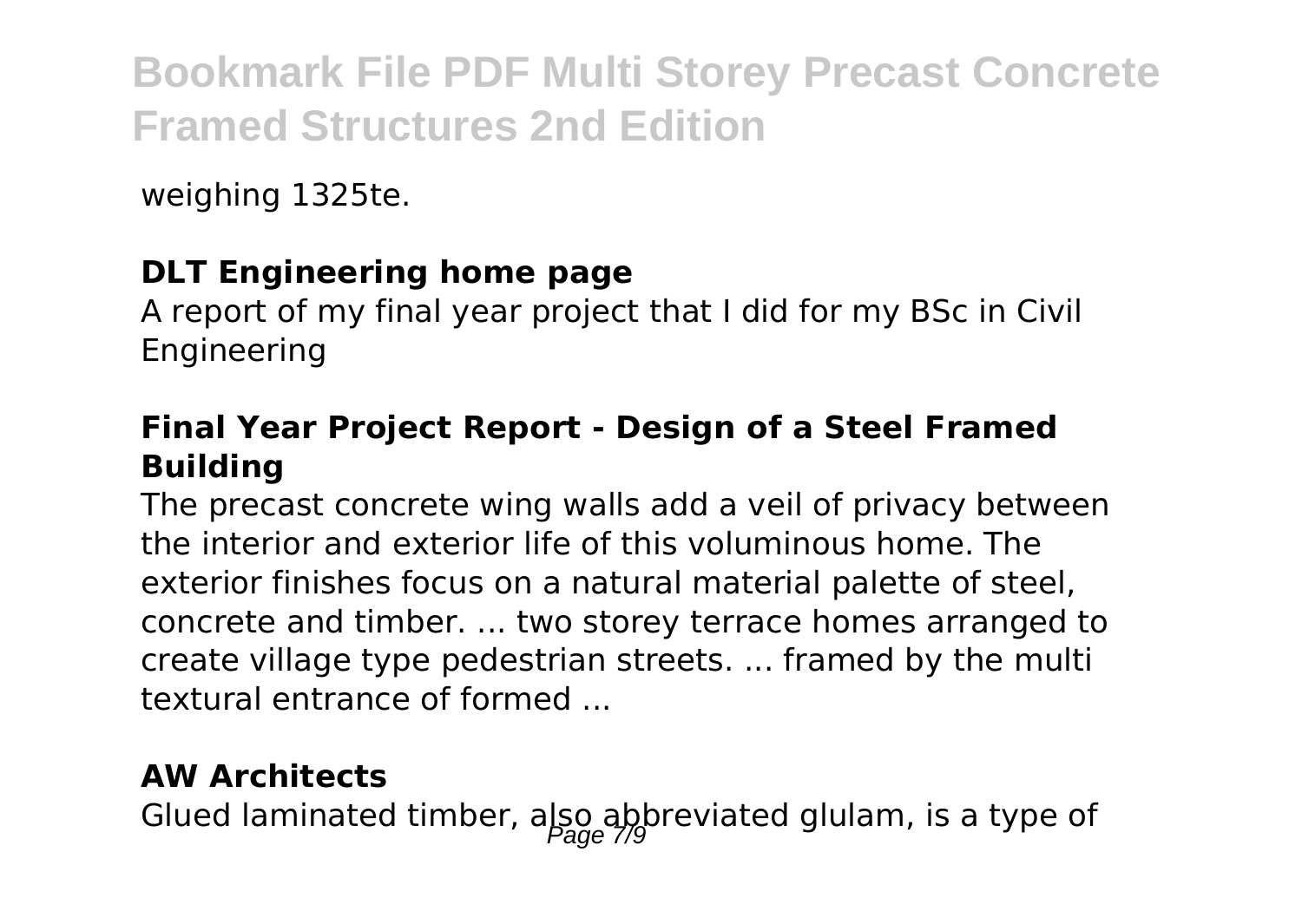structural engineered wood product constituted by layers of dimensional lumber bonded together with durable, moistureresistant structural adhesives. In North America, the material providing the laminations is termed laminating stock or lamstock

### **Glued laminated timber - Wikipedia**

We would like to show you a description here but the site won't allow us.

### **Google Business**

The name came from the Fench, 'beton brut' – or raw concrete and was coined by the British architects, Alison Smithson (1928-93) and Peter Smithson (1923-2003) in 1954. The Brutalists favoured stark and striking tower blocks with large sections of exposed concrete. Concrete was an integral part of the tower block design.